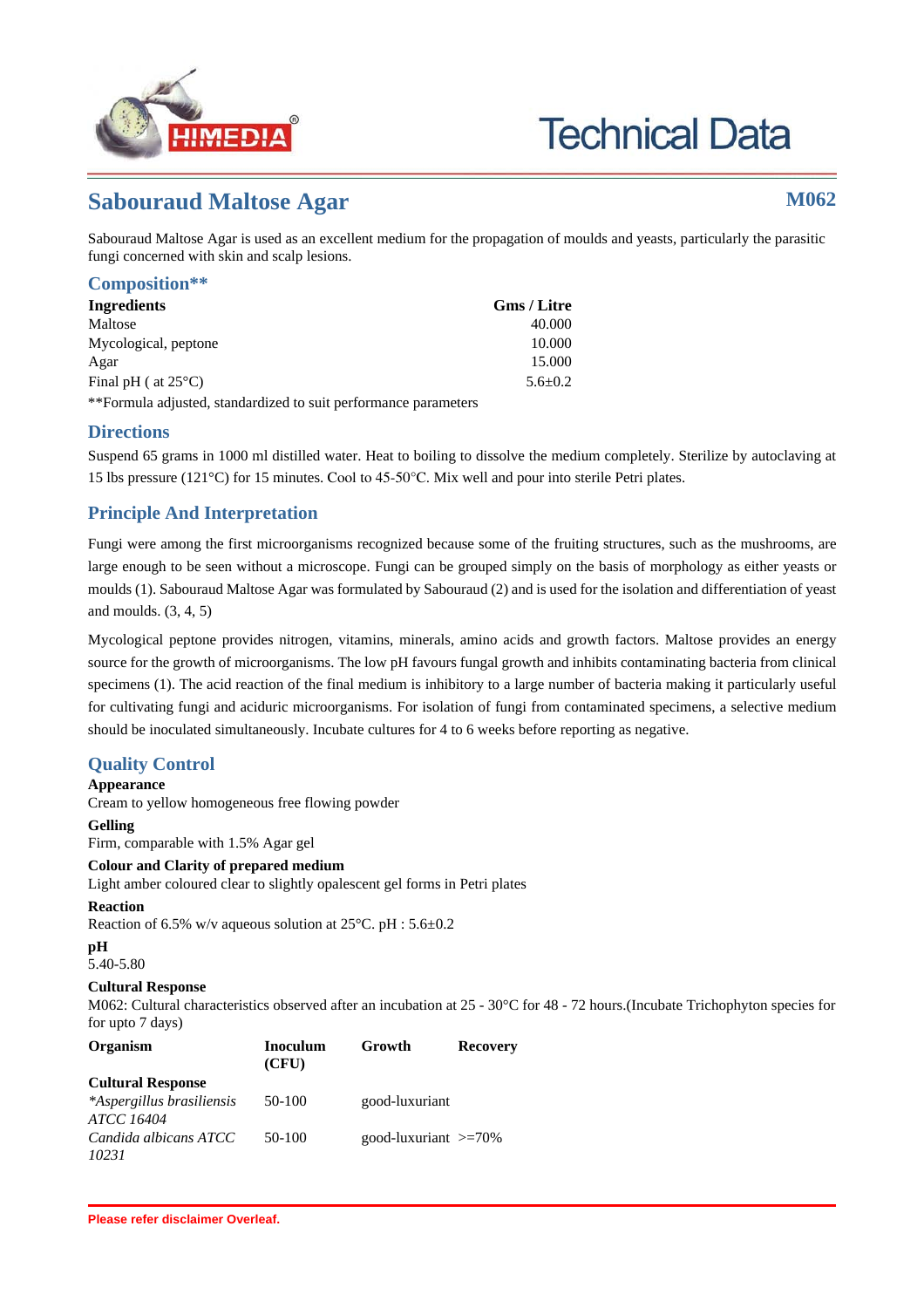## **Quality Control**

# **Appearance**

Cream to yellow homogeneous free flowing powder

#### **Gelling**

Firm, comparable with 1.5% Agar gel

# **Colour and Clarity of prepared medium**

Light amber coloured clear to slightly opalescent gel forms in Petri plates

#### **Reaction**

Reaction of 6.5% w/v aqueous solution at 25°C. pH : 5.6±0.2

# **pH**

5.40-5.80

#### **Cultural Response**

Cultural characteristics observed after an incubation at 25 - 30°C for 48 - 72 hours.(Incubate Trichophyton species for for upto 7 days)

| <b>Organism</b>                          | Inoculum<br>(CFU) | Growth                                                                 | <b>Recovery</b> |
|------------------------------------------|-------------------|------------------------------------------------------------------------|-----------------|
| Aspergillus brasiliensis<br>ATCC 16404   | 50-100            | good-luxuriant                                                         |                 |
| Candida albicans ATCC<br>10231           | 50-100            | good-luxuriant $\geq$ =70%                                             |                 |
| Escherichia coli ATCC<br>25922           | $50-100$          | good-luxuriant $\geq$ =70%<br>(Inhibited on<br>media with<br>lower pH) |                 |
| Lactobacillus casei ATCC<br>9595         | $50-100$          | good-luxuriant $\geq 70\%$                                             |                 |
| Saccharomyces cerevisiae<br>ATCC 9763    | 50-100            | good-luxuriant $\geq 70\%$                                             |                 |
| Trichophyton rubrum ATCC 50-100<br>28191 |                   | good-luxuriant                                                         |                 |

# Key :

#- Formerly known as *Aspergillus niger*